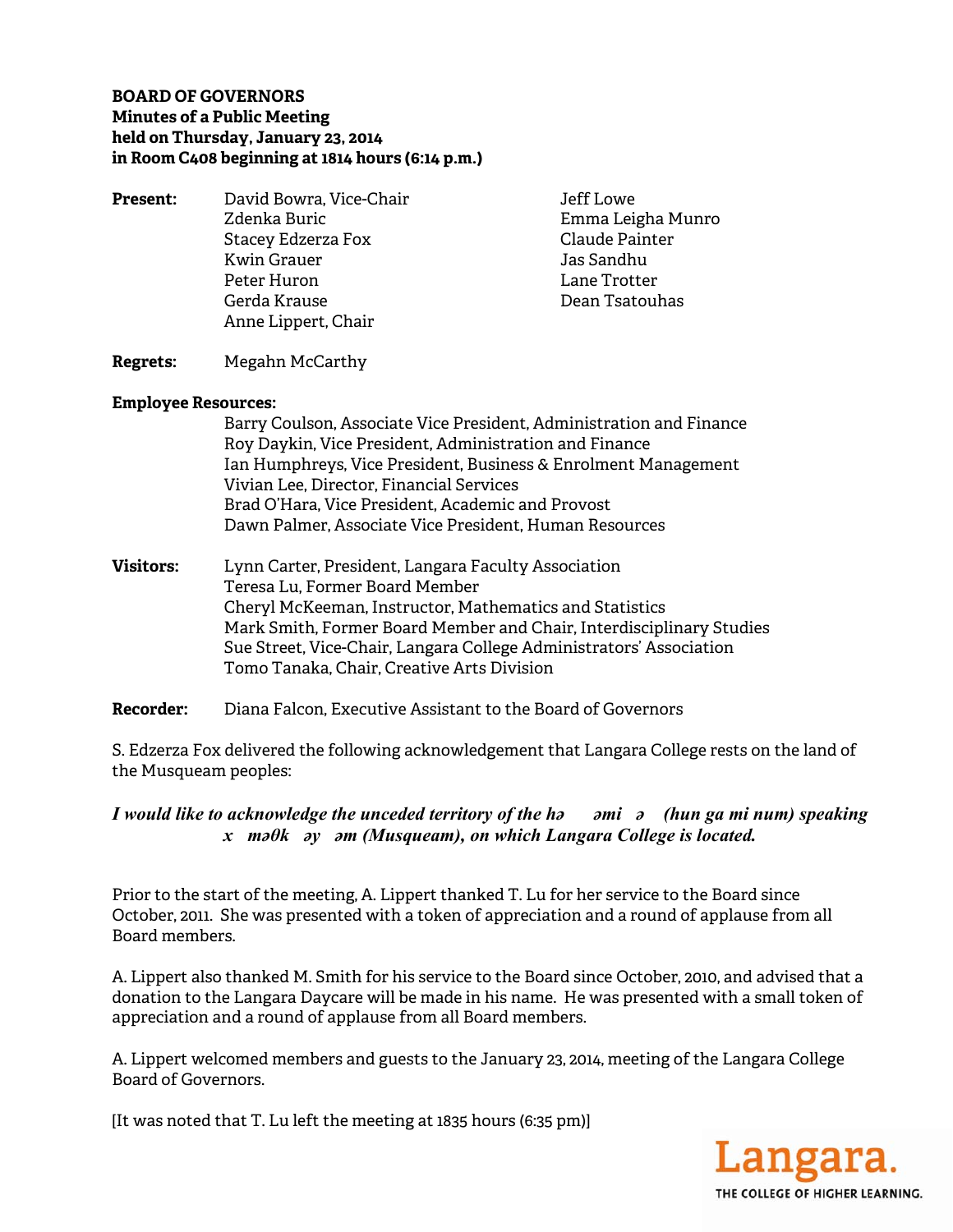#### **1. APPROVAL OF THE AGENDA**

The following additions/changes to the agenda were recommended:

- Move Item 6 b) Budget 2014/15 Update to Item 4 b) President's Verbal Report
- Add Item 5 c) Renewal of Appointment of Auditors for 2013/14 Fiscal Year from the In-Camera Agenda

It was moved by C. Painter, seconded by J. Lowe

**THAT, the Agenda be approved with the recommended changes/additions.** 

**Carried Unanimously.** 

### **2. APPROVAL OF THE MINUTES and BUSINESS ARISING**

#### **a) Minutes of the Meeting held on November 28, 2013**

It was moved by D. Bowra, seconded by K. Grauer

 **THAT, the Minutes of the Langara College Board Public Meeting held on November 28, 2013 be approved.** 

**Carried Unanimously.** 

### **3. CHAIR'S REPORT**

### **a) Community Connections**

A. Lippert reviewed the activities as noted in the Community Connections memo attached to the agenda. She made special note of the ground-breaking ceremony on December 5, 2013, where Chief Wayne Sparrow of the Musqueam band and several local and provincial officials attended. A ceremonial blessing of the land was performed by Musqueam Elder, Shane Point.

### **b) Association of Governing Boards – 2014 Conference on Trusteeship**

A. Lippert highlighted her memo attached to the agenda and noted that Langara College is now a member of the Association of Governing Boards (AGB). The AGB Conference on Trusteeship 2014 is being held in Orlando, Florida from April 12-14, 2014, and board members wishing to attend were invited to contact D. Falcon to identify their interest by February 4, 2014.

### **c) 2014 ACCC Conference**

A. Lippert highlighted her memo attached to the agenda noting that the Association of Canadian Community Colleges (ACCC) 2014 Conference will be held in Ottawa, Ontario from May 25-27, 2014. Board members wishing to attend were invited to contact D. Falcon to identify their interest by February 7, 2014.

### **4. PRESIDENT'S REPORT**

### **a) Written Report**

R. Daykin referenced his memo dated January 16, 2014, attached to the agenda which highlighted College events that occurred in December 2013 and January 2014.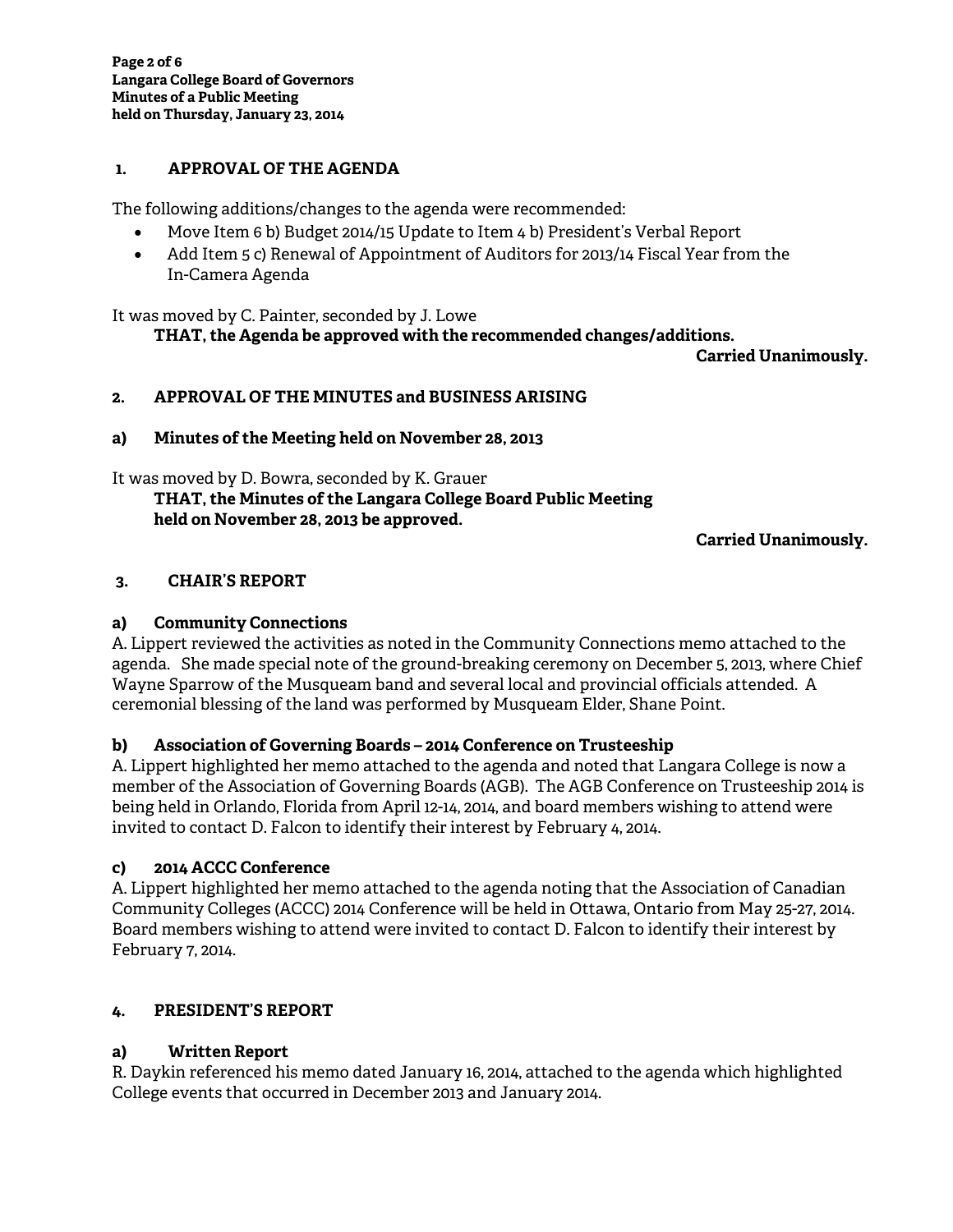### **b) Verbal Report**

A. Lippert introduced and welcomed new President, Dr. Lane Trotter and invited him to present his verbal president's report.

L. Trotter thanked the Board for the opportunity to be President of Langara College. He noted that he has been warmly greeted by employees and had noticed the passion emanating from the dedicated and talented faculty, staff and students. He looks forward to working with the board, employees, and the college community.

L. Trotter announced the following events and reminded Board members of the importance of attending events to connect with the college community:

- **April 1, 2014 Founder's Day**  This event will celebrate the 20<sup>th</sup> anniversary of the college as an independent institution. A series of events are planned with proceeds going to a Founder's Day Scholarship.
- **April 25, 2014 –Langara Employee Recognition Event** This event recognizes the long service of employees with 15+ years of service, retirees, and recognition awards. The theme draws on the creative design of the students and the college community.

R. Daykin announced that a new donor wall has been erected in the main foyer of Building "A" directly across from the College Advancement office and includes the names of all donors. The wall can be easily updated and/or moved if necessary. Thanks went to Sue Street, Executive Director, College Advancement for the creation of the wall which will hopefully draw other donors.

R. Daykin provided an update on enrolments and its impact on the 2014/15 Budget. He noted that there has been a continual decrease in enrolments since fiscal 2012 which is consistent across the province. Although there is a slight decrease in domestic enrolments, there is a significant increase in international enrolments. In response to a question, he noted that historically government grants have not changed due to exceeding or not meeting enrolment targets.

Non-salaried cost savings to close a budget gap of approximately \$3M are being identified to present a balanced budget to the Board in March. The college continues to search for revenuegenerating alternatives in order to fill the void left by reduced government grants and to comply with government public policy that does not permit a deficit. Much discussion ensued and board members questions were addressed.

### **5. FOR APPROVAL**

### **a) Bylaw 204 – Fees and Charges for Instruction**

K. Grauer highlighted the memo attached to the agenda to increase domestic tuition fees by 2%, which is the value to be used as directed by the province. Domestic and international fee comparisons were attached to the agenda and it was noted that Langara has the second lowest domestic tuition fees in the lower mainland. In response to a question, it was noted that the increase is tied to inflation.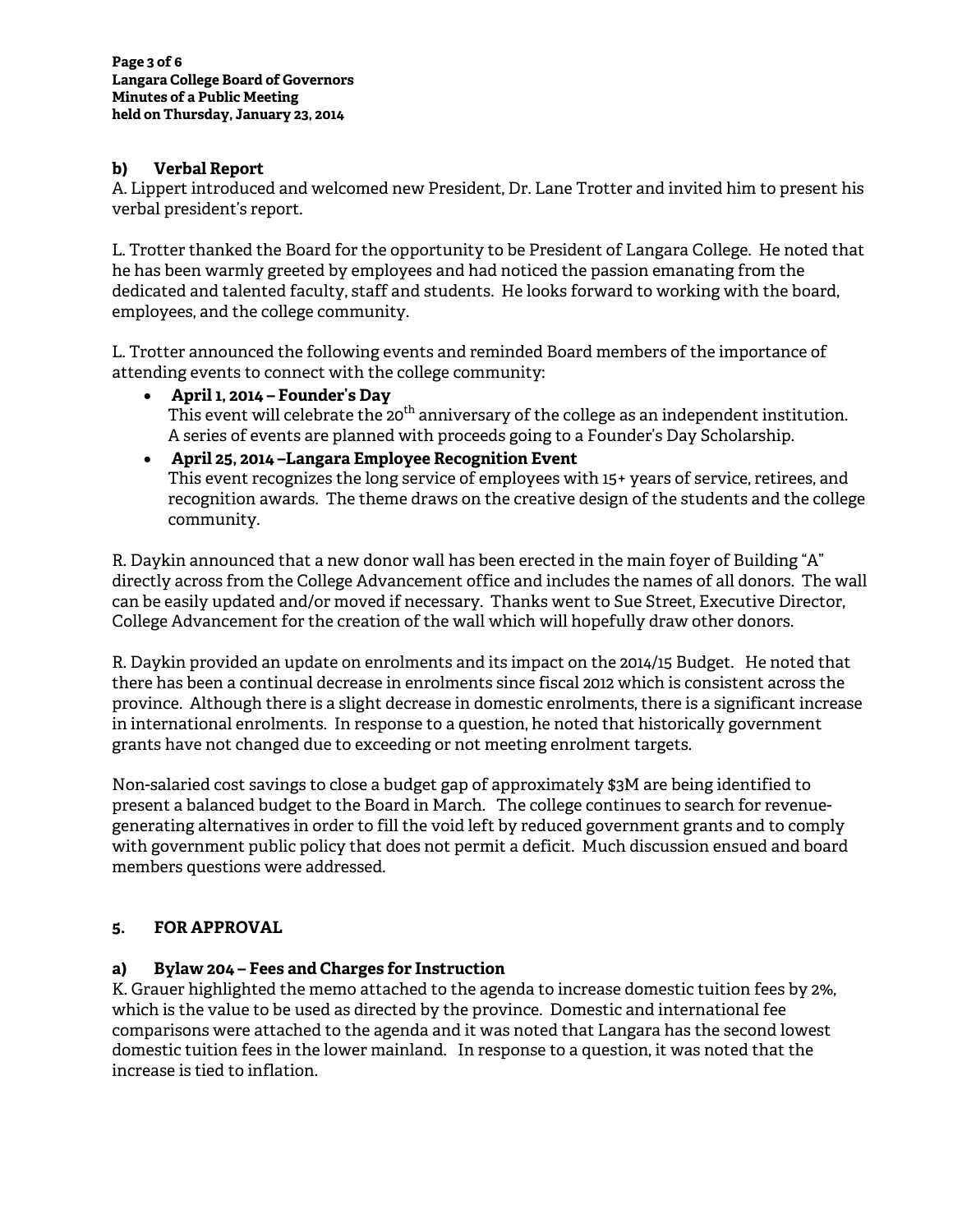It was moved by K. Grauer, seconded by D. Bowra

### **THAT, domestic tuition fees for University Transfer, Career/Technical and Vocational be increased to \$90.05 per credit, and upper division fees be increased to \$117.10 per credit, effective May 1, 2014; and**

## **THAT Bylaw 204: Fees and Charges for Instruction be amended accordingly.**

### **Carried Unanimously.**

### **b) Board Resolution 317 – Signing Authority Designates**

D. Bowra highlighted Board Resolution 317 – Signing Authority Designates attached to the agenda. He noted that the resolution was presented to the Board for approval at the meeting held on September 26, 2013, but the Board required further information to support the addition of signing authorities. As a result, the Audit Subcommittee met on November 26, 2013, to review the resolution and supporting documentation provided by management. The Audit Subcommittee agreed that the information provided satisfied the request of the board and recommended the resolution for approval. No questions were presented from the Board.

It was moved by D. Bowra, seconded by J. Sandhu

# **THAT, Board Resolution 317 – Signing Authority Designates be amended as attached.**

# **Carried Unanimously.**

### **c) Renewal of Appointment of Auditors for 2013/14 Fiscal**

D. Bowra highlighted the memo distributed at the table noting that KPMG was appointed as the College Auditor in December 2010, commencing with the 2010/11 fiscal year for a period of five years subject to annual renewal. He also reviewed the status of the 2012/13 audit observations and recommendations as identified in the document distributed at the table.

It was moved by D. Bowra, seconded by J. Lowe

### **THAT, the renewal of the appointment of KPMG as the Auditor for Langara College for the fiscal year 2013/14 be approved.**

### **Carried Unanimously.**

# **6. FOR INFORMATION**

### **a) Third Quarter Financial Summary to December 31, 2013**

B. Coulson presented his memo dated January 16, 2014, attached to the agenda which highlighted the financial results for the Third Quarter ended December 31, 2013. He advised that the Statement of Operations for 2012/13 does not include results for the spring semester. Board members questions were addressed.

### **b) New Building Update**

B. Coulson provided an update on the new Sciences and Technology building noting that construction has been delayed due to outstanding issues with two service agreements between the City of Vancouver and the provincial government. He advised that the agreements contain an indemnity clause which has not yet received government approval. He noted that the city and the province are working on resolving the issue.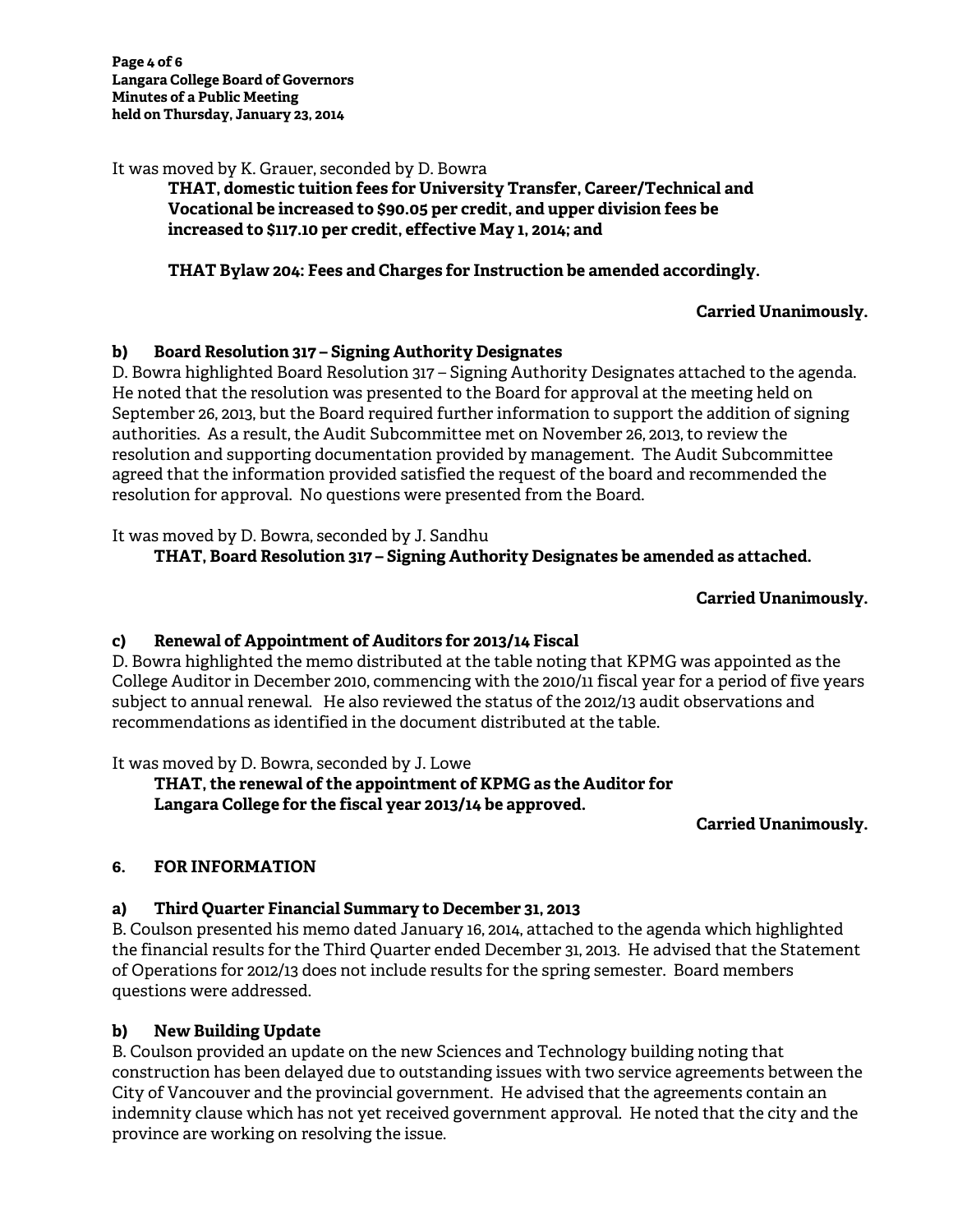In response to Board Members' questions about how the design of the building was identified, how the architect and construction management firms were selected, and who the internal construction manager is for the college, R. Daykin provided some history for new board members and advised that the campus master plan was presented to the board by Wendy Lannard, Director of Facilities in September 2012. Wendy is overseeing the construction of the new building from the college and is working with support staff, architects, and the construction management firm. The province has a tendering process for large projects that the college is required to follow when selecting an architect and a construction management firm, and standards set by the Architectural Society. The architect and construction management firm are the same firms that constructed the Library building and the college has an excellent relationship with them.

Board members agreed that the board has an obligation to ensure that checks and balances are in place for accountability and oversight on such a large project. Discussion ensued and it was agreed that a New Building Task Force be developed to oversee the accountability process. The Board directed the President to work with D. Bowra and J. Sandhu to develop a terms of reference for the new task force. The terms of reference are to be distributed to board members in advance for consideration before being presented for approval at the March Board meeting.

### **c) Letter from the Ministry of Advanced Education**

A. Lippert highlighted the letter from the Ministry of Advanced Education regarding Langara College's Institutional Accountability Plan and Report for the 2012/13 reporting cycle attached to the agenda. The Ministry advised that Langara met most of its accountability framework performance measures. In response to a board member's question as to what performance measures the college did not meet, it was noted that the performance measures are in the area of usefulness of knowledge and skills in performing their jobs. This is difficult for Langara to achieve since 75% of our students are university transfer and do not plan on entering the workforce directly which results in unfavorable ratings.

### **7. EDUCATION COUNCIL REPORTS**

### **a) Report of the Meeting held on November 19, 2013**

G. Krause highlighted the summary report of the Education Council meeting held on November 19, 2013, attached to the agenda and noted a number of new courses and course changes; a new program proposal and program changes in Nursing; and, a new certificate program in Continuing Studies. She also noted that the certificate for the Langara English for Academic Purposes (LEAP) program is being discontinued but the course will continue to be offered.

It was moved by C. Painter, seconded by S. Edzerza Fox

 **THAT, the Education Council Summary Report for the meeting held on November 19, 2013 be received for information.** 

**Carried Unanimously.** 

### **8. BOARD MEMBERS' REPORT**

Nil.